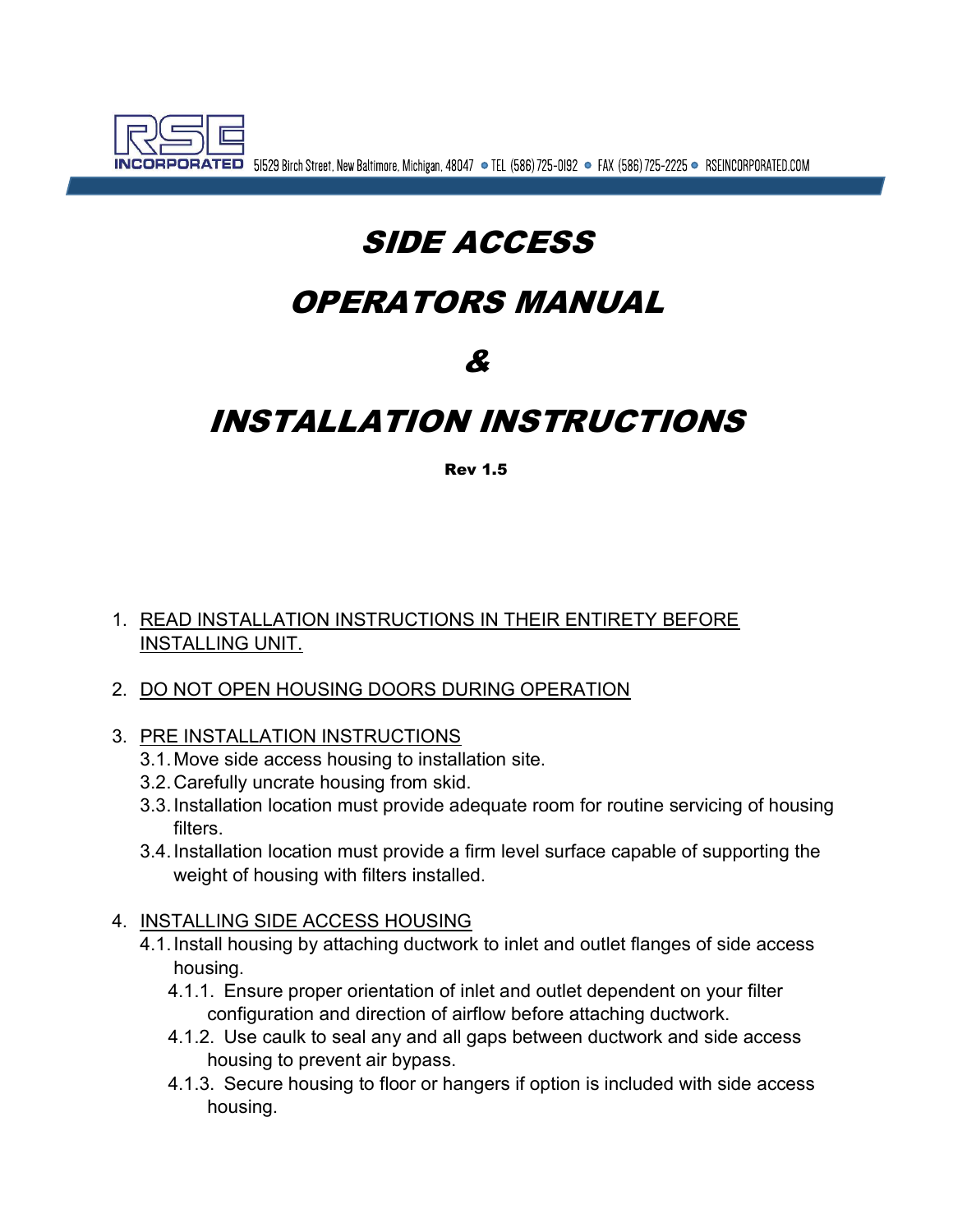- 5. FILTER PANEL INSTALLATION
	- 5.1. Open side access doors.
	- 5.2. Make sure filter tracks are clear of debris.
	- 5.3. Flip filters from end to end to reset media that may have settled improperly during shipment.
	- 5.4. Install filters working from the bottom to the top. (Fig 1a)
		- 5.4.1. Starting farthest away from the door and moving one closer each time you reach the top.



- 5.5. Ensure the proper quantity of filters have been installed.
- 5.6. Close side access doors.
- 5.7. Inspect door and latches for proper seal. Adjust if required.

### 6. FILTER PANEL REMOVAL

- 6.1. Open side access doors.
- 6.2. Remove filters working from the top to the bottom one vertical row at a time. (opposite of step 4.3)
- 6.3. Clean all filter tracks of debris

### 7. HEPA FILTER INSTALL (CRANK LOCK) refer to Fig 2a

- 7.1. Open side access doors.
- 7.2. Make sure Hepa Seal Plate and tracking is clean and clear of debris.
- 7.3. Install hepa filters by sliding them into the housing with gasket side of the filter facing the Hepa Seal Plate.
	- 7.3.1. If housing requires multiple filters per level slide all filters in before tightening Hepa Crank Lock.
- 7.4. Using a ½" socket or open-end wrench rotate the Crank Lock Adjustment Nut clockwise until all hepa filters are properly sealed against the Hepa Seal Plate.